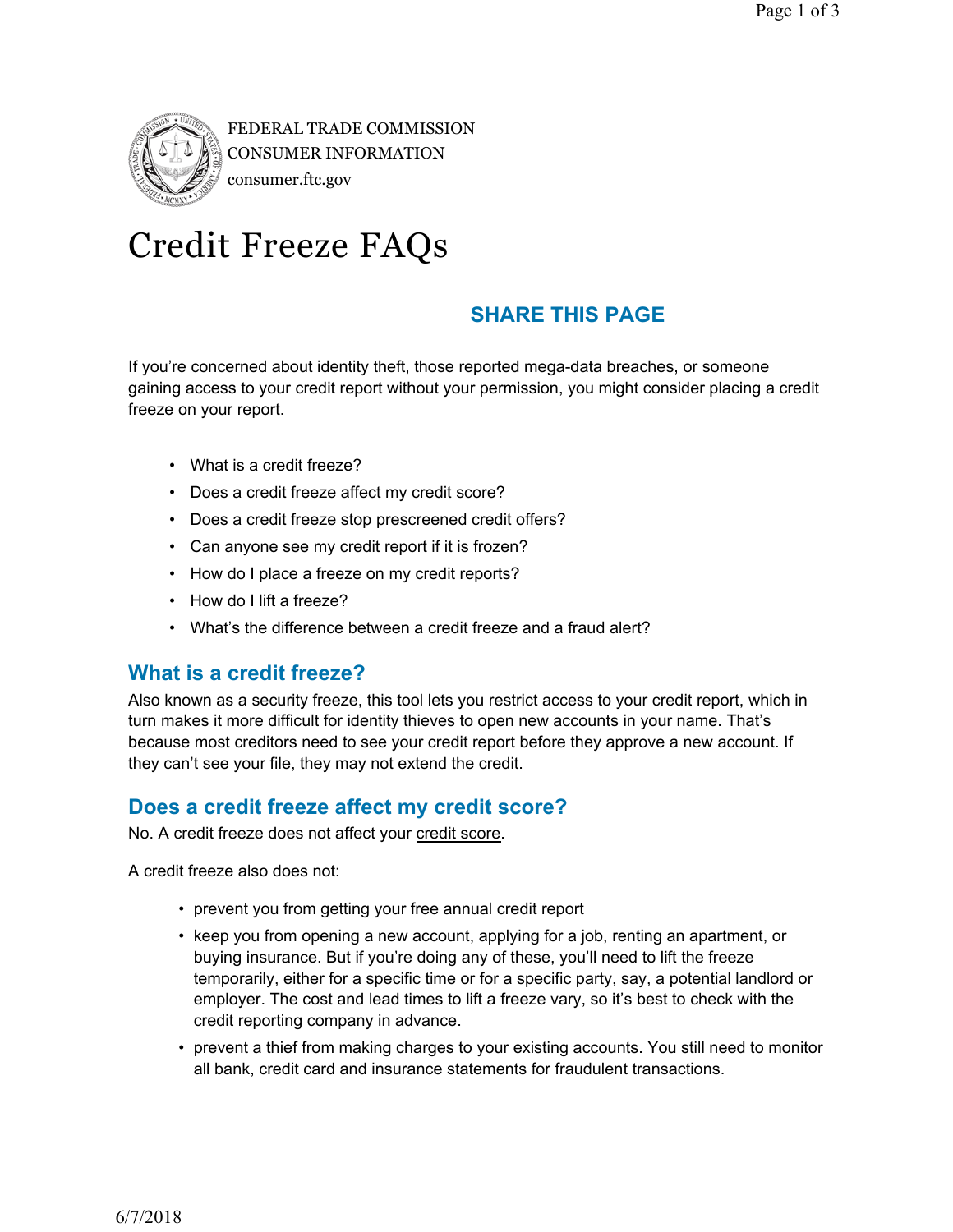#### **Does a credit freeze stop prescreened credit offers?**

No. If you want to stop getting prescreened offers of credit, call 888-5OPTOUT (888-567-8688) or go online. The phone number and website are operated by the nationwide credit reporting companies. You can opt out for five years or permanently. However, some companies send offers that are not based on prescreening, and your federal opt-out right will not stop those kinds of solicitations.

As you consider opting out, you should know that prescreened offers can provide many benefits, especially if you are in the market for a credit card or insurance. Prescreened offers can help you learn about what's available, compare costs, and find the best product for your needs. Because you are pre-selected to receive the offer, you can be turned down only under limited circumstances. The terms of prescreened offers also may be more favorable than those that are available to the general public. In fact, some credit card or insurance products may be available only through prescreened offers.

# **Can anyone see my credit report if it is frozen?**

Certain entities still will have access to it.

- your report can be released to your existing creditors or to debt collectors acting on their behalf.
- government agencies may have access in response to a court or administrative order, a subpoena, or a search warrant.

## **How do I place a freeze on my credit reports?**

Contact each of the nationwide credit reporting companies:

- Equifax 1-800-349-9960
- Experian 1-888-397-3742
- TransUnion 1-888-909-8872

You'll need to supply your name, address, date of birth, Social Security number and other personal information. Fees vary based on where you live, but commonly range from \$5 to \$10.

After receiving your freeze request, each credit reporting company will send you a confirmation letter containing a unique PIN (personal identification number) or password. Keep the PIN or password in a safe place. You will need it if you choose to lift the freeze.

#### **How do I lift a freeze?**

In a few states, credit freezes expire after seven years. In the vast majority of states, a freeze remains in place until you ask the credit reporting company to temporarily lift it or remove it altogether. A credit reporting company must lift a freeze no later than three business days after getting your request. The cost to lift a freeze varies by state.

If you opt for a temporary lift because you are applying for credit or a job, and you can find out which credit reporting company the business will contact for your file, you can save some money by lifting the freeze only at that particular company.